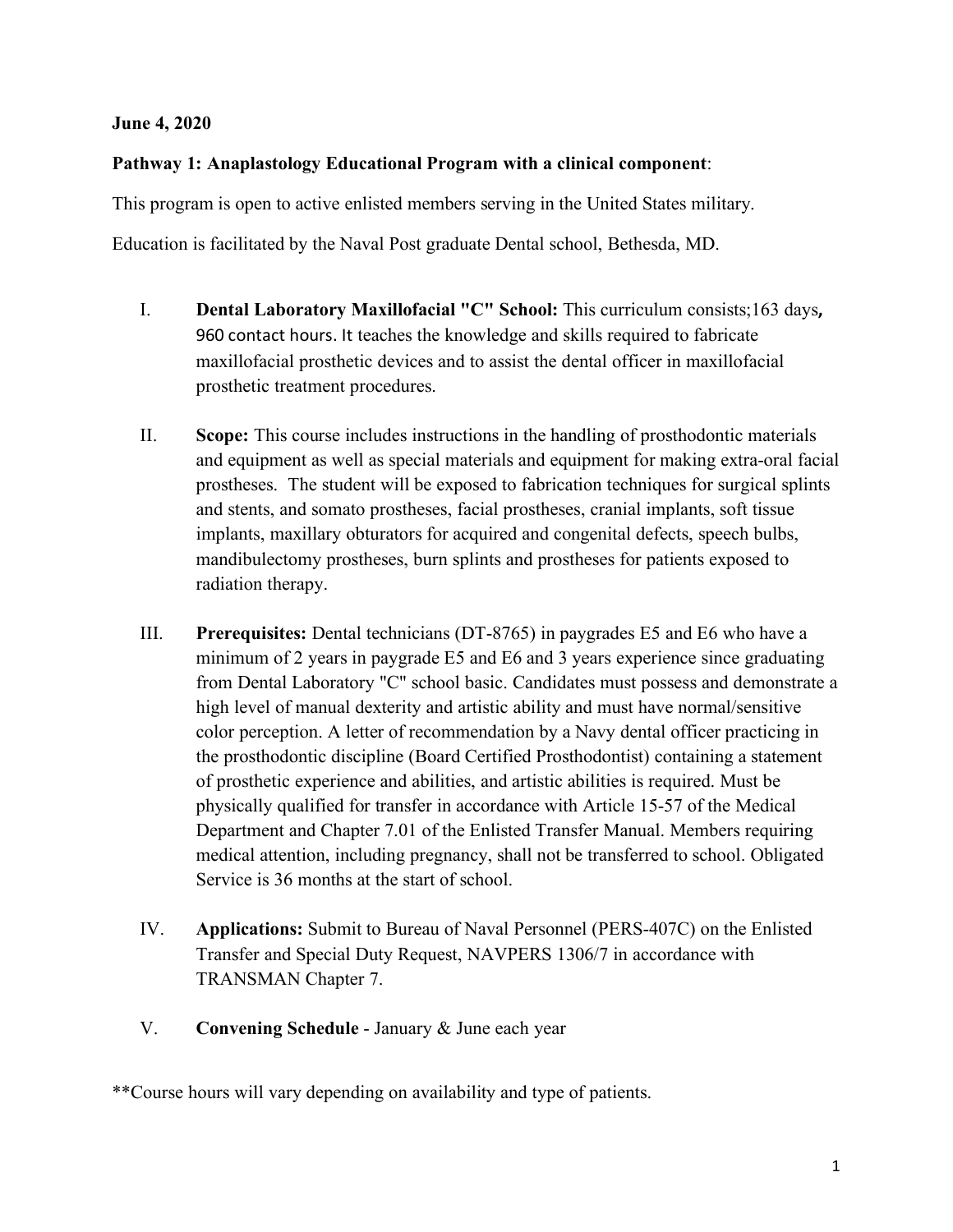The curriculum deleted: Breast Prosthesis Fabrication Oct 2006 and Custom Auditory Insert Jul 2007.

Added: Craniofacial Imaging 3-D model Oct 2006.

## **DENTAL MAXILLOFACIAL LABORATORY TECHNOLOGY (ANAPLASTOLOGY)**

#### **COURSE SYNOPSES**

## **UNIT 1: IMPRESSION FOR FACIAL PROSTHESES**

Introduction to the Dental Maxillofacial environment, including safety and infection control considerations; introduction and preparation of maxillofacial materials for facial impressions; taking facial impressions; and fabricating stone molds.

Category Hours:

Didactics LAB/Practical Clinical Total

**18.0 27.0 7.0 52.0**

## **UNIT 2: SCULPTURING**

An in-depth study of the importance of anatomical structures of the eye, ear, nose. Included are specific anatomical landmarks that the student will use to carve wax and clay three-dimensional anatomical structures of the ear and nose.

Category Hours:

Didactics LAB/Practical Clinical Total

**10.0 54.0 0.0 64.0**

## **UNIT 3: MOLD MAKING**

Facial prosthetic types include plaster or dental stone molds; synthetic material molds made from latex, epoxy resin, or silicone rubber; and metal molds. This unit concentrates on the development of essential skills in mold construction.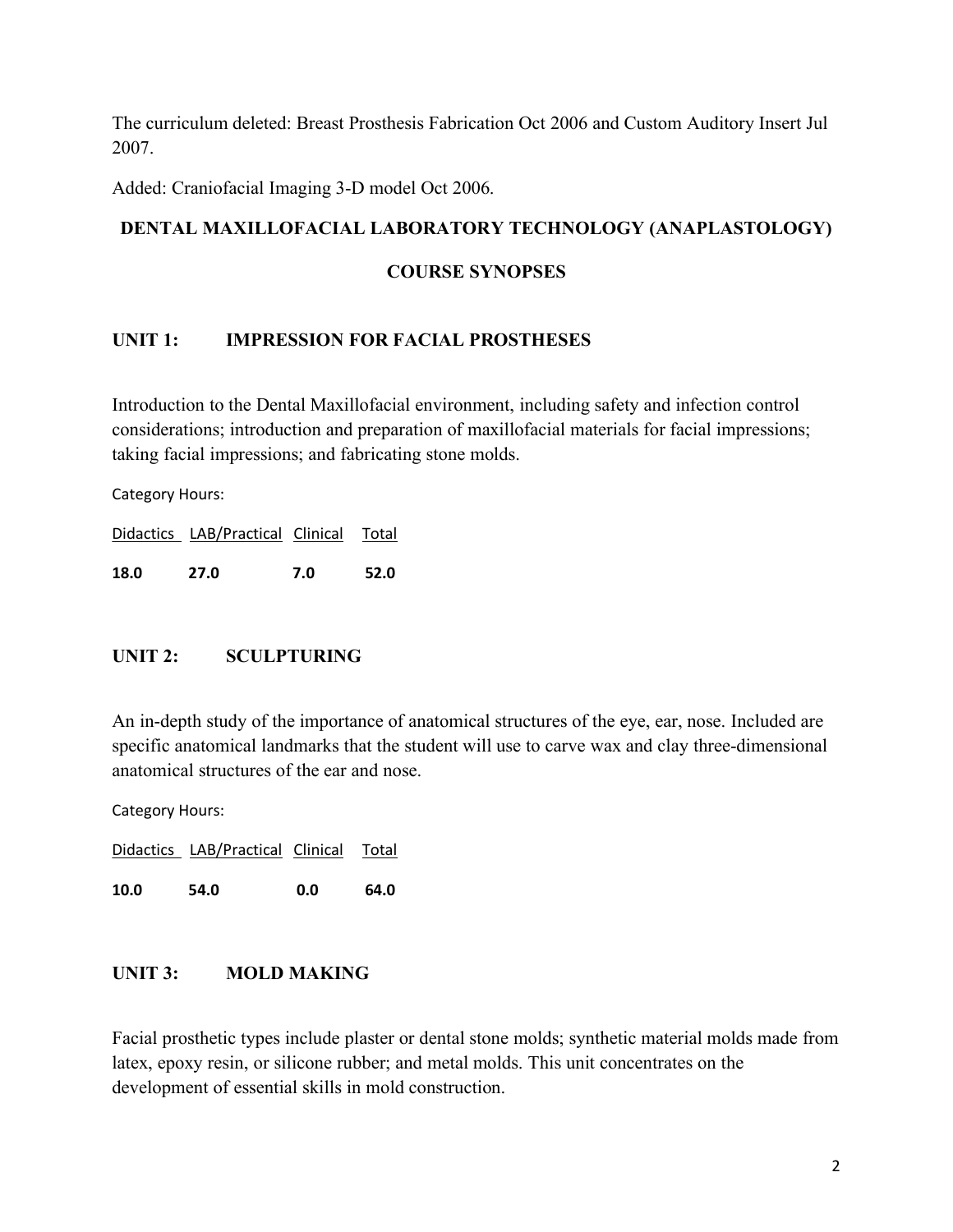Category Hours:

Didactics LAB/Practical Clinical Total

**6.0 22.0 0.0 28.0**

## **UNIT 4: CONSTRUCTION OF OCULAR PROSTHESES**

This unit provides information on the anophthalmic condition changes in the anophthalmic socket and how these changes affect prosthetic management. It also introduces the student to primary colors and the color wheel, and various techniques used for painting and fabricating artificial eyes.

Category Hours:

Didactics LAB/Practical Clinical Total

**9.0 53.0 12.0 74.0**

#### **UNIT 5: EXTRAORAL PROSTHESES**

Theory and practice in the fundamentals of designing, fabricating, and characterizing orbital, nasal, and auricular prostheses intrinsically and extrinsically with colorants.

Category Hours:

Didactics LAB/Practical Clinical Total

**16.0 107.0 33.0 156.0**

#### **UNIT 6: INTERIM PROSTHESES**

Theory and practice in fabricating radiation positioning stents and shielding devices, nasal stents, bolus devices, custom stoma plugs and auditory inserts, sleep apnea devices and cleft palate devices.

Category Hours: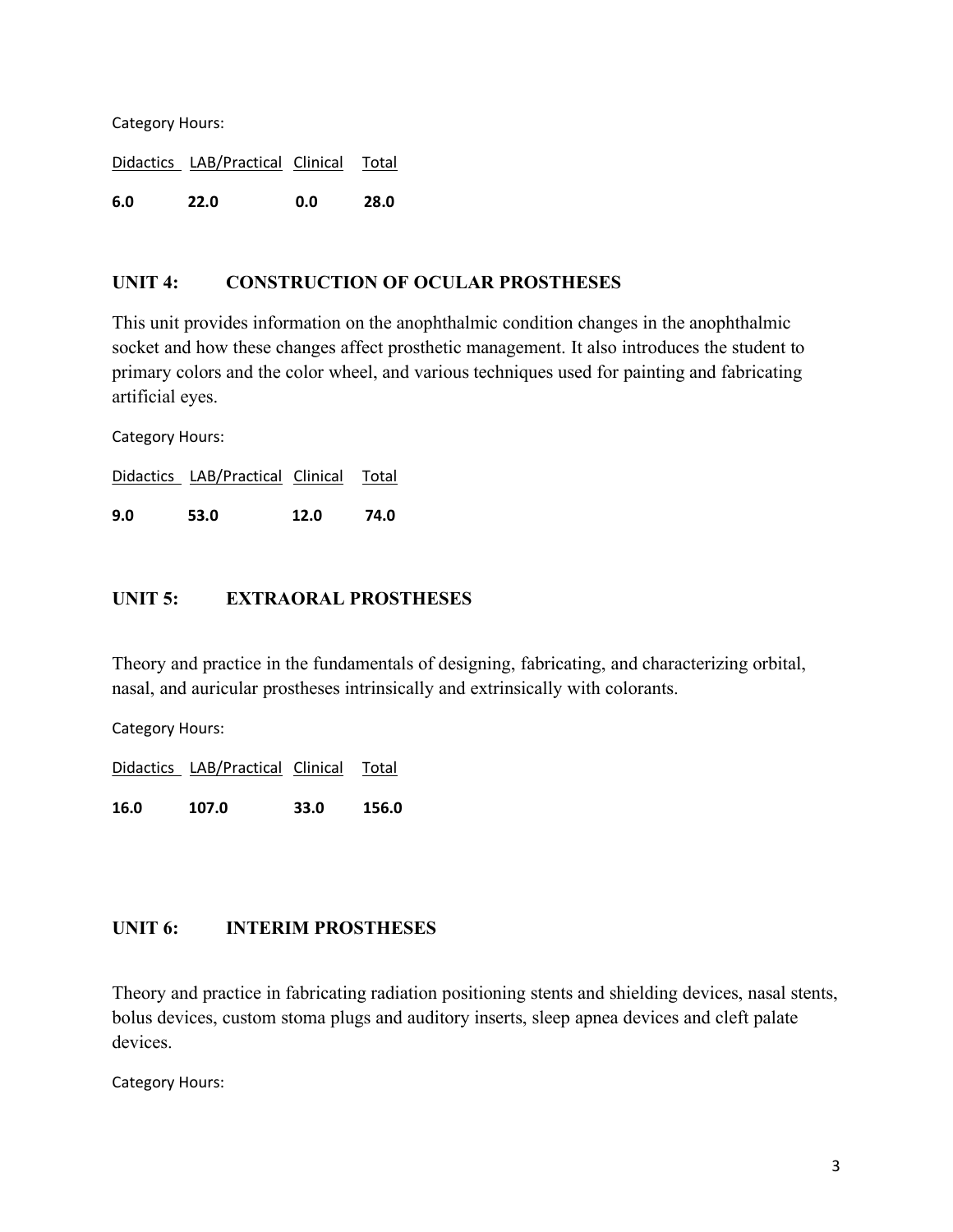|     | Didactics LAB/Practical Clinical Total |      |       |
|-----|----------------------------------------|------|-------|
| 9.0 | 245.0                                  | 28.0 | 282.0 |

## **UNIT 7: IMPLANTS**

This unit concentrates on theory and practice in fabricating cranial implant prostheses, extra-oral retention bars and bone-anchored implants used to retain extra-oral prostheses and techniques used for soldering implant frameworks.

Category Hours:

Didactics LAB/Practical Clinical Total

**6.0 85.0 14.0 105.0**

## **UNIT 8: INTRAORAL PROSTHESES**

This unit provides the knowledge and skills for fabricating maxillary obturators, hemimandibulectomy complete dentures, and dynamic bite openers.

Category Hours:

Didactics LAB/Practical Clinical Total

**5.0 111.0 4.0 120.0**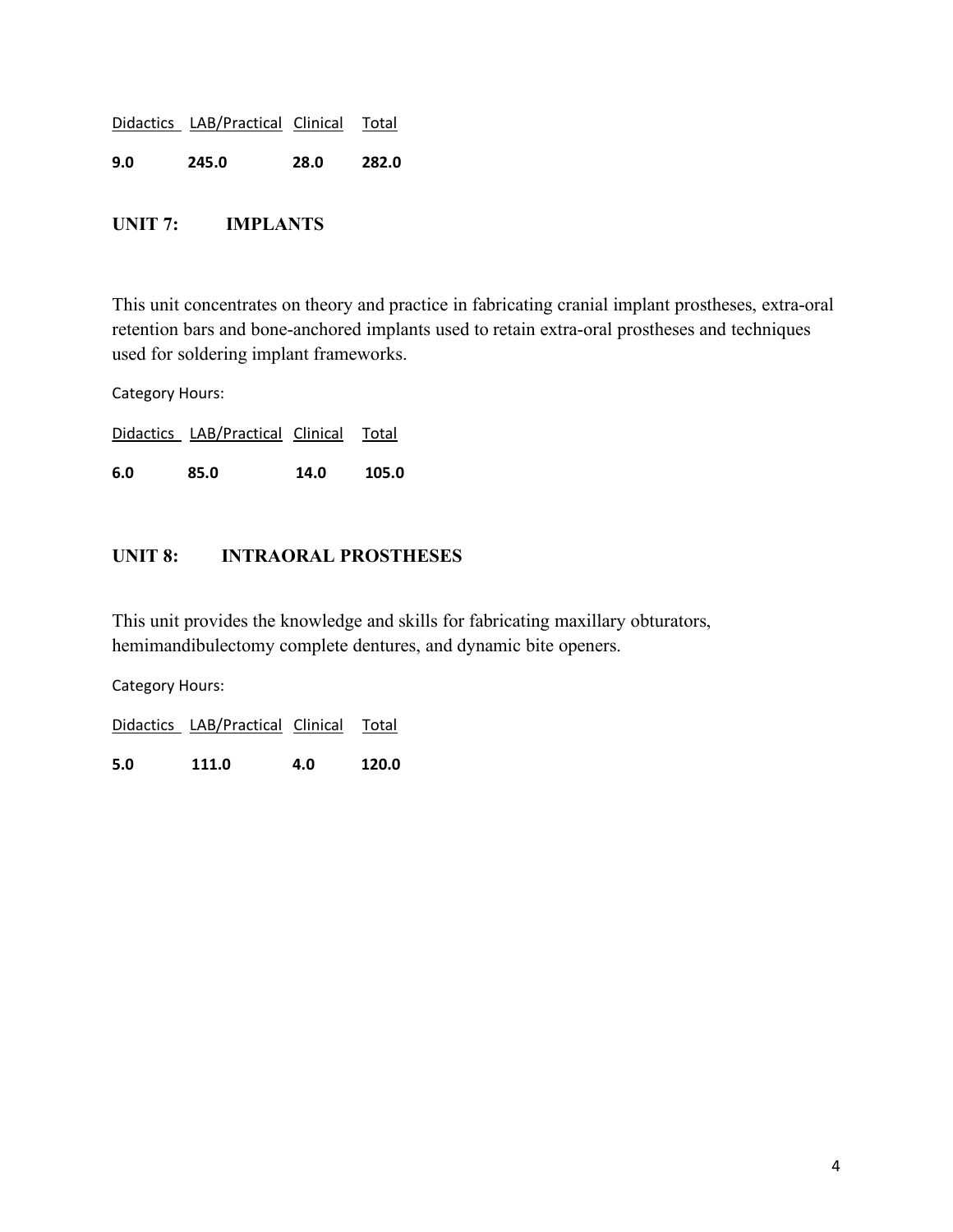## **COURSE DATA**

#### 1. **COURSE MISSION:** The Dental Maxillofacial School is

responsible for providing Naval Dental Technicians with training in the field of Maxillofacial Prosthetics to include the following: instruction in the handling of prosthodontic materials and equipment as well as special materials and equipment for making extra-oral facial prostheses, surgical splints and stents, somato prostheses, facial prostheses, cranial implant, soft tissue implant, maxillary obturators for acquired and congenital defects, speech bulbs, mandibulectomy prostheses, burn splints and prostheses for radiated patients.

#### 2. **SECURITY CLASSIFICATION:** Unclassified

## 3. **COURSE LENGTH:** 168 Training days; 960 contact hours

#### DISTRIBUTION OF CONTACT HOURS:

| Didactic            | 63.0 | Required Training 16.0   |  |
|---------------------|------|--------------------------|--|
| Lab/Practical 720.0 |      | Required Activities 63.0 |  |
| Clinical            | 98.0 |                          |  |

## 4. **LOCATION AT WHICH TAUGHT:**

Naval Post Graduate Dental School, Bethesda, Maryland

## 5. **CLASS CAPACITY:** Two

Convening Frequency: Two classes per year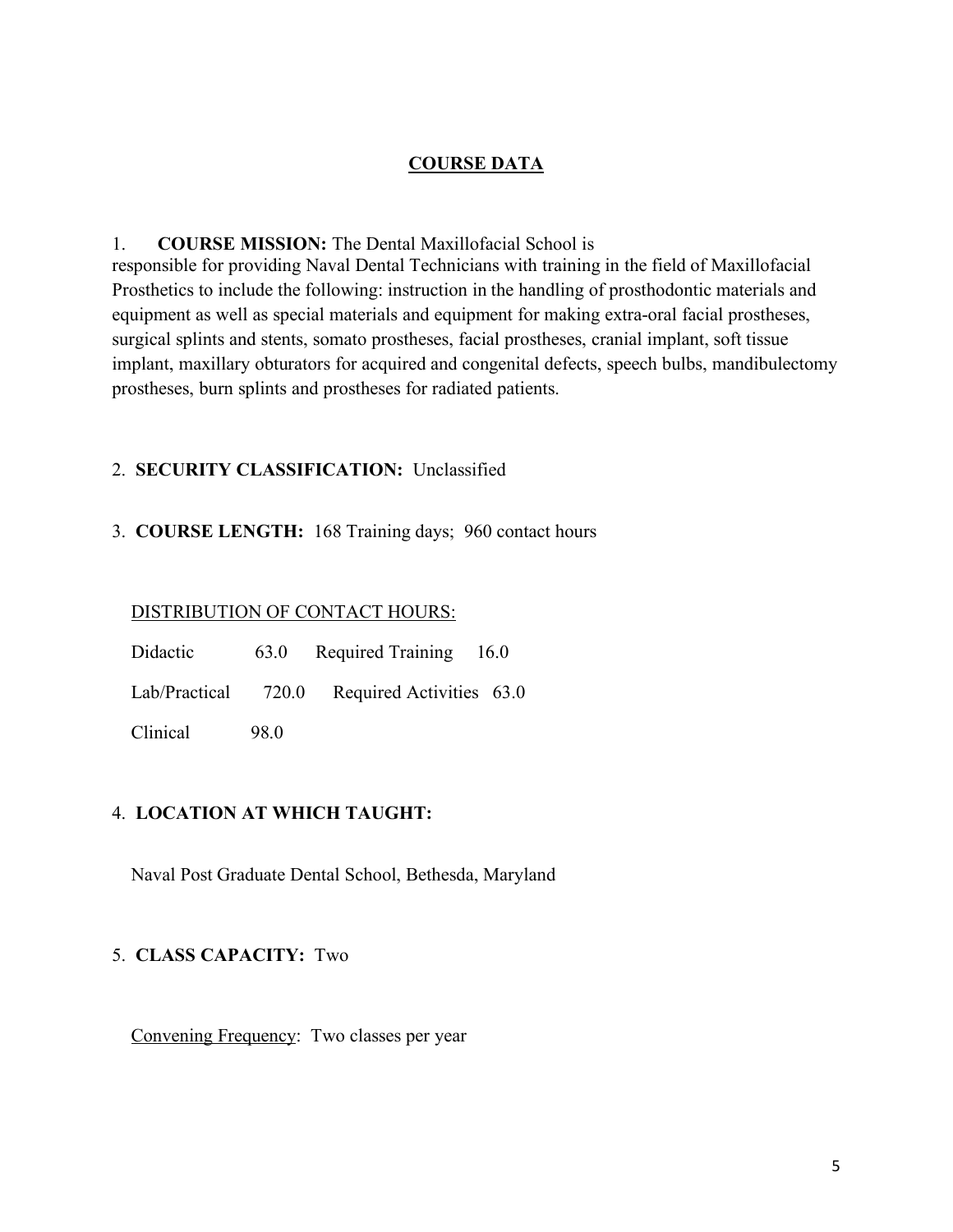6. **STAFFING REQUIREMENTS:** HM-8765; Instructor training equivalent to Chief, Naval Education and Training (CNET) instructor training course, or NEC 9502.

7. **CURRICULUM APPROVAL AUTHORITY:** Bureau of Medicine and Surgery, Washington, DC

8. **QUOTA CONTROL:** Bureau of Naval Personnel

9. **IMPLEMENTATION DATE:** July 1999 Revised/Approved Jul 2009

## 10. **PRIMARY MODE OF INSTRUCTION:** Group-paced

11. **INSTRUMENT AND PROCEDURES FOR MEASURING STUDENT PERFORMANCE:** Written criterion-referenced tests, performance checklists, and product evaluation forms.

# 12. **DATE OF PRECEDING CURRICULUM OUTLINE:** July 1999

# **COURSE SCHEDULE SUMMARY**

## DENTAL LABORATORY TECHNOLOGY MAXILLOFACIAL (DT-8765)

## NSHS BETHESDA, MARYLAND

# 1. **COURSE DATA**

CIN: B-331-0018 CDP: 3314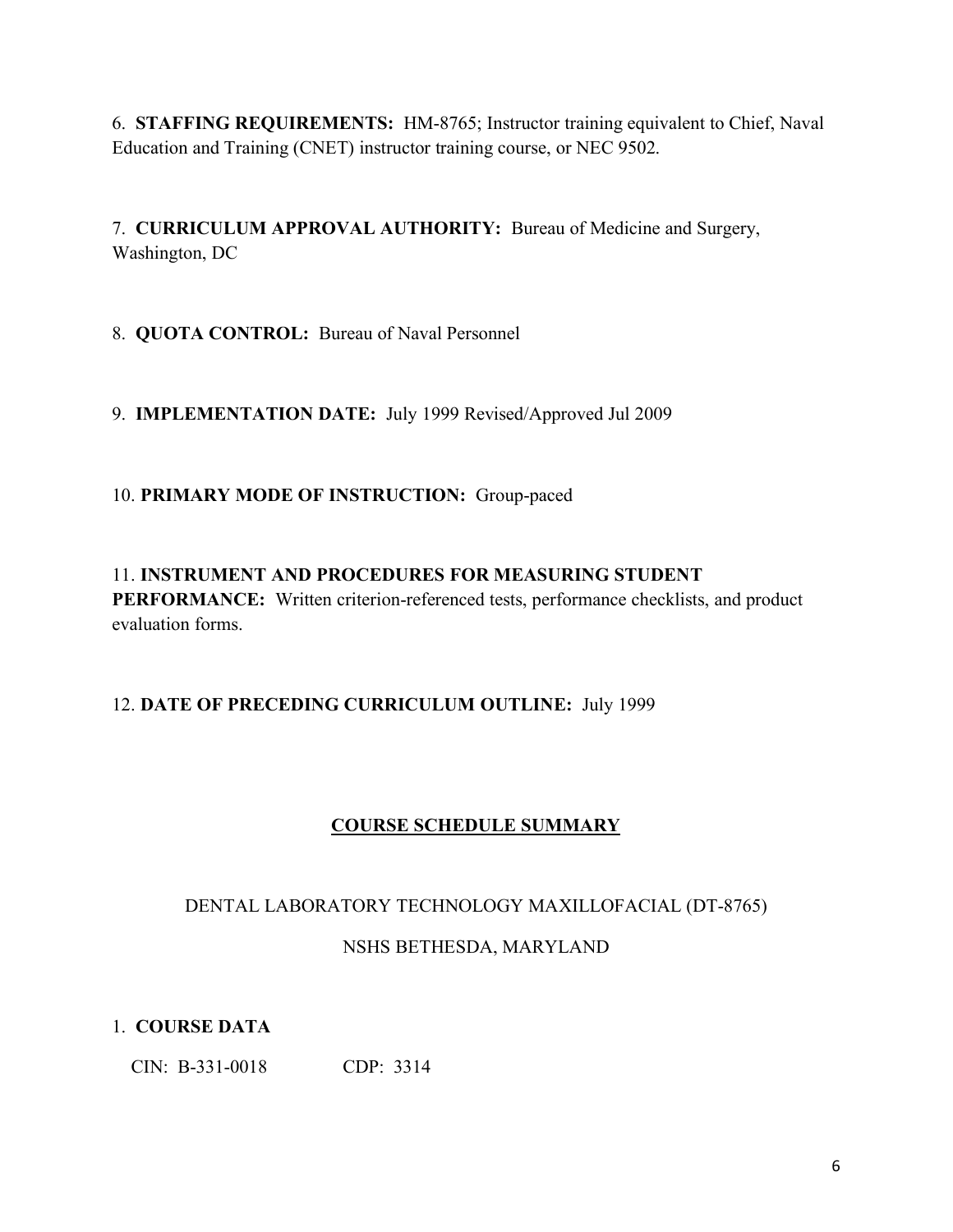INSTRUCTIONAL DAYS: 120 CLASSES PER YEAR: 2 PERIODS PER WEEK: 40 PERIOD LENGTH: 50 MIN INSTRUCTOR CROSS-UTILIZATION:

When required instructors will assist with lab/practical sessions in units 1 through 8.

### 2. **STUDENT-TO-INSTRUCTOR RATIO SUMMARY**

Standard ratio:

Didactic/required training/other required activities  $= 1:1$  Practical  $= 1:1$ 

Ratio-period summary:

|     | STUDENT-INSTRUCTOR RATIO | <b>PERIODS</b> |
|-----|--------------------------|----------------|
| 1:1 | Didactic                 | 79             |
| 1:1 | Laboratory               | 704            |
| 1:1 | Clinical                 | 98             |
|     | <b>TOTAL</b>             | 881            |

## 3. **JUSTIFICATION & UTILIZATION FOR RATIOS OTHER THAN 25:1**

1:1 Ratio: A student-to-instructor ratio of at least 1:1 is required during practical and clinical performance to maintain adequate supervision.

#### **Utilization Chart**

|  | Ratio Hrs LT/Type period Instructor Utilization |
|--|-------------------------------------------------|
|  |                                                 |

1:1 704 All Lab/Practical 1 instr. – instructors for the class.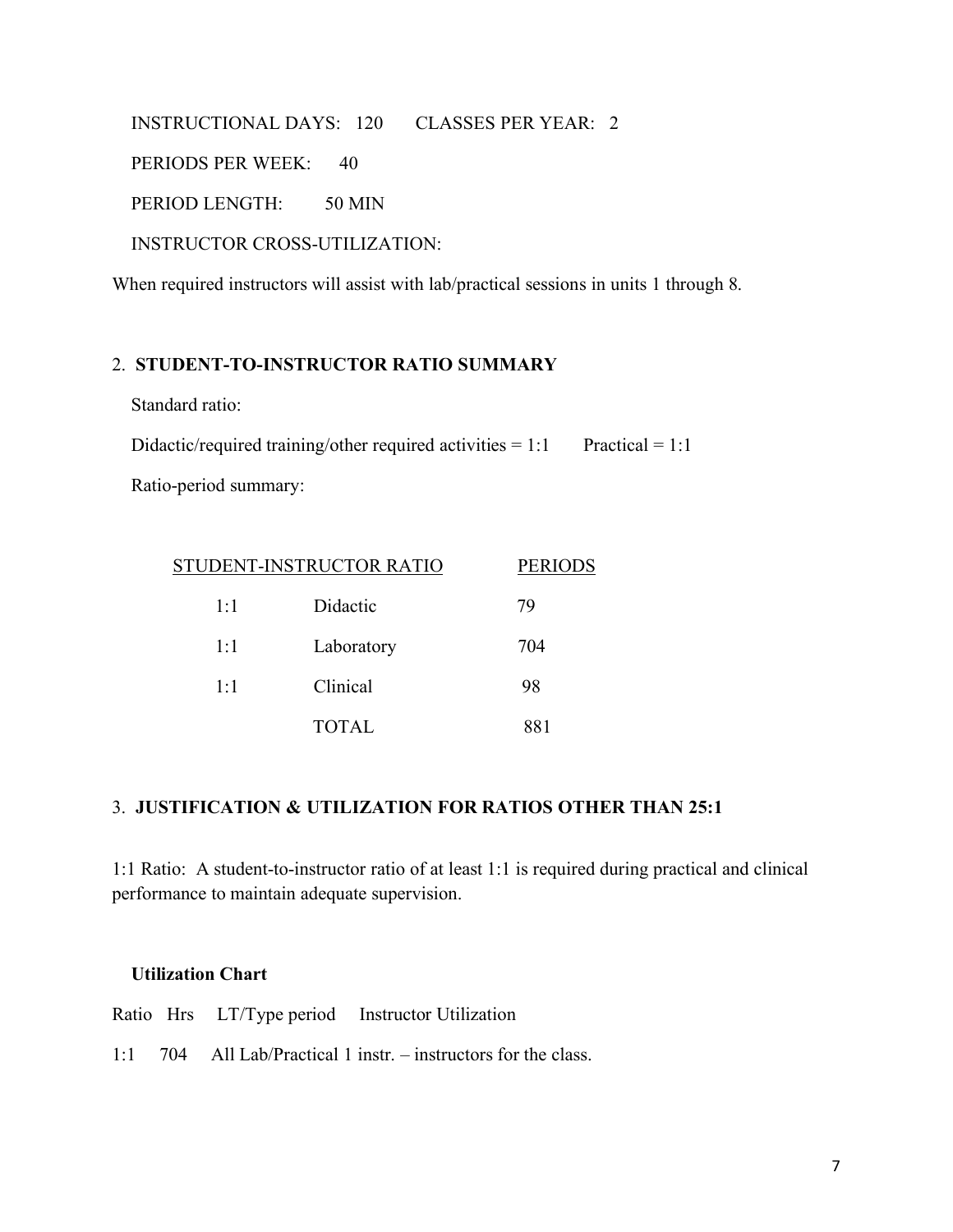- 1:1 98 All Clinical 1 instr. supervised practice and evaluations.
- 1:1 79 All Didactic 1 instr. clinical applications and evaluations.

# **CONTACT HOURS OUTLINE**

| <b>UNIT 1.0 IMPRESSION</b>           | DID  | LAB/PR CL |     | Total |  |
|--------------------------------------|------|-----------|-----|-------|--|
| <b>FACIAL PROSTHESES</b>             | 18.0 | 27.0      | 7.0 | 52.0  |  |
|                                      |      |           |     |       |  |
| 1.1 Dental Lab. & Clinical Safety    | 4.0  | 0.0       | 0.0 | 4.0   |  |
| 1.2 Infection control                | 4.0  | 0.0       | 0.0 | 4.0   |  |
| 1.3 Facial Imp. Materials & Set-up   | 3.0  | 0.0       | 2.0 | 5.0   |  |
| 1.4 Full Facial Impressions          | 1.0  | 0.0       | 2.0 | 3.0   |  |
| 1.5 Moulage Fabrication              | 2.0  | 27.0      | 1.0 | 30.0  |  |
| 1.6 Nasal & Auricular Imp. Set-up    | 2.0  | 0.0       | 2.0 | 4.0   |  |
| <b>Didactic Test/Review</b>          | 2.0  | 0.0       | 0.0 | 2.0   |  |
|                                      |      |           |     |       |  |
| <b>UNIT 2.0 SCULPTURING</b>          | 10.0 | 54.0      | 0.0 | 64.0  |  |
| 2.1 Max/facial Anatomy of an Ear 2.0 |      | 0.0       | 0.0 | 2.0   |  |
| 2.2 Max/facial Anatomy of a Nose 2.0 |      | 0.0       | 0.0 | 2.0   |  |
| 2.3 Sculpturing a Wax Ear            | 1.0  | 14.0      | 0.0 | 15.0  |  |
| 2.4 Sculpturing a Wax Nose           | 1.0  | 14.0      | 0.0 | 15.0  |  |
| 2.5 Sculpturing a Clay Ear           | 1.0  | 13.0      | 0.0 | 14.0  |  |
| 2.6 Sculpturing a Clay Nose          | 1.0  | 13.0      | 0.0 | 14.0  |  |
| Didactic Test/Review                 | 2.0  | 0.0       | 0.0 | 2.0   |  |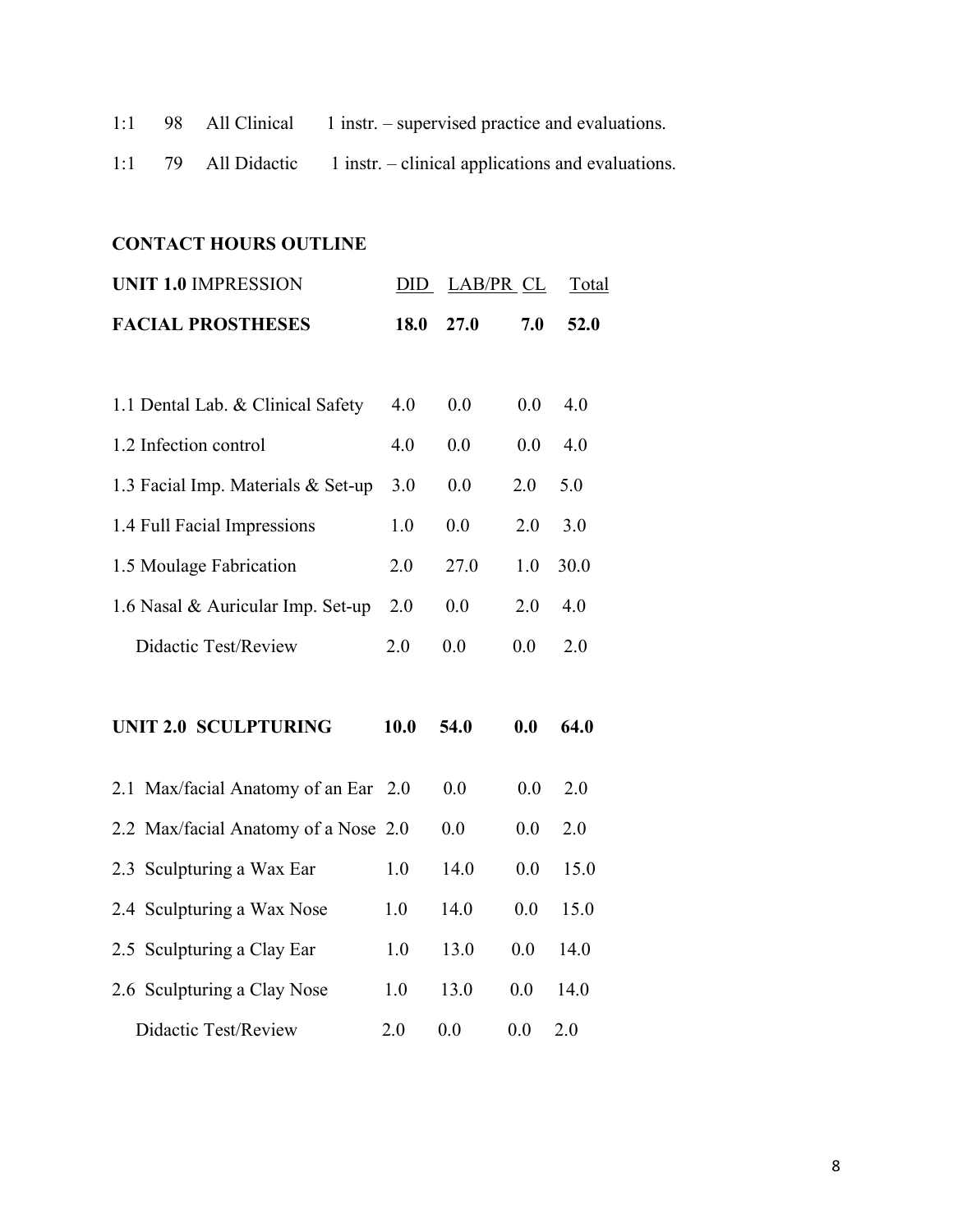| <b>UNIT 3.0 MOLD MAKING</b>     | 6.0                | 22.0         | 0.0             | 28.0                       |
|---------------------------------|--------------------|--------------|-----------------|----------------------------|
| 3.1 Construction of Stone Molds | 2.0                | 10.0         | $12.0$ 3.2      |                            |
| <b>Multi-Sectional Molds</b>    | 2.0                | 12.0         | $0.0\,$         | 14.0                       |
| Didactic Test/Review            | 2.0                | 0.0          | 0.0             | 2.0                        |
| UNIT 4.0 OCULAR PROSTHESES      |                    |              | $9.0$ 53.0 12.0 | 74.0                       |
| 4.1 Anophthalmic Conditions     | 4.0                | $0.0\,$      | 0.0             | 4.0                        |
| 4.2 Color Theory                | 1.0                | 21.0         | 0.0             | 22.0                       |
| 4.3 Fabrication of an Ocular    | 2.0                | 32.0         |                 | 12.0 46.0                  |
| Didactic Test/Review            | 2.0                | 0.0          | 0.0             | 2.0                        |
|                                 |                    |              |                 |                            |
| UNIT 5.0 EXTRAORAL PROSTHESES   |                    |              |                 | $16.0$ 107.0 33.0<br>156.0 |
| 5.1 Orbital Prosthesis          | 4.0                | 31.0         | 15.0            | 50.0                       |
| 5.2 Nasal Prosthesis            | 4.0                | 23.0         | 7.0             | 34.0                       |
| 5.3 Auricular Prosthesis        | 4.0                | 23.0         | 7.0             | 34.0                       |
| 5.4 Breast Prosthesis           | 2.0                | 30.0         | 4.0             | 36.0                       |
| Didactic Test/Review            | 2.0                | 0.0          | 0.0             | 2.0                        |
| UNIT 6.0 INTERIM PROSTHESES     |                    |              |                 | 9.0 245.0 28.0 282.0       |
| 6.1 Rad. Positioner Fabrication | <b>18.0</b><br>0.0 | 27.0<br>40.0 | 7.0<br>4.0      | 52.0<br>44.0               |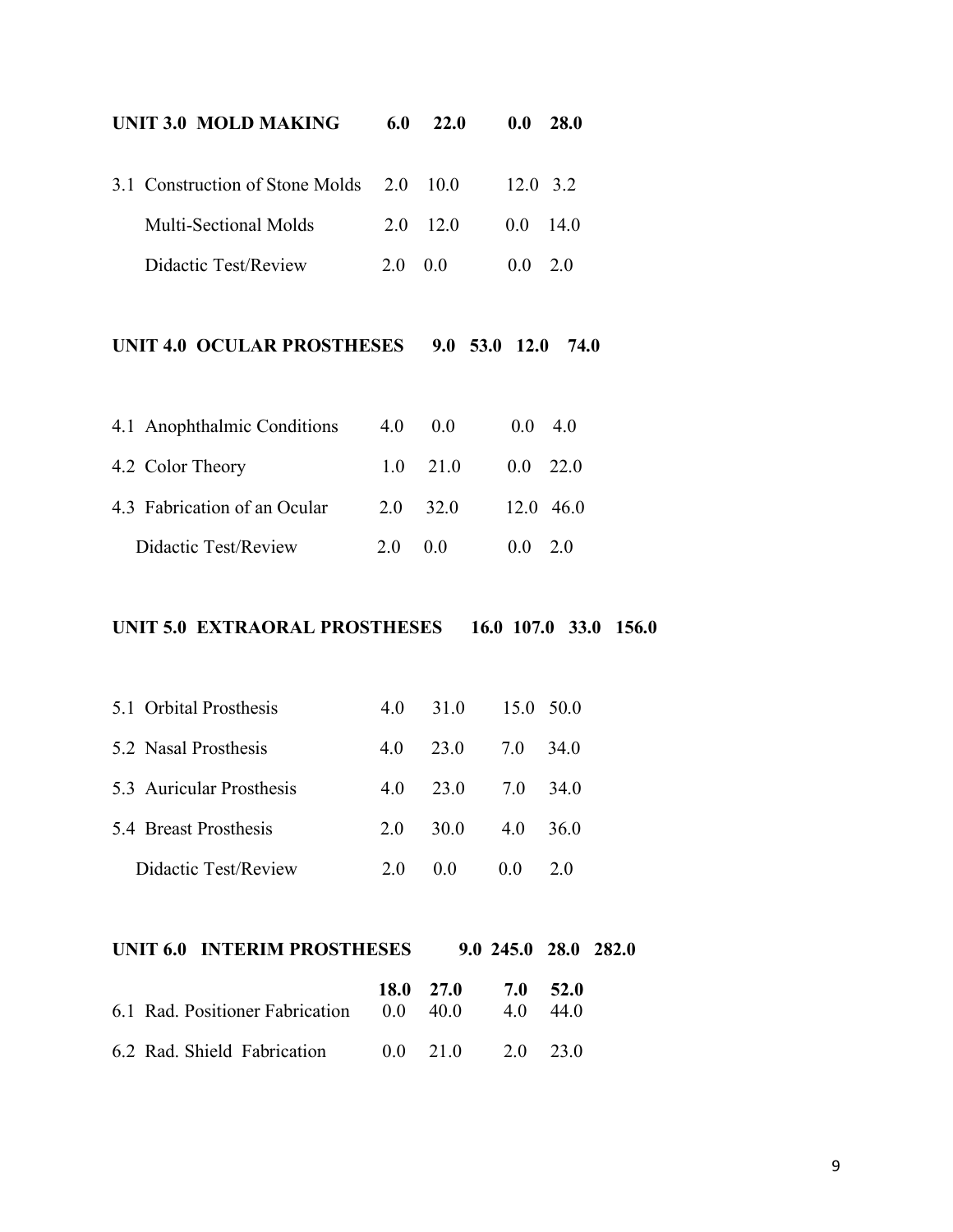| 6.3 Nasal Stent Fabrication                 | 0.0  | 25.0 | 3.0       | 28.0         |  |
|---------------------------------------------|------|------|-----------|--------------|--|
| 6.4 Bolus Device Fabrication                | 2.0  | 33.0 | 2.0       | 37.0         |  |
| 6.5 Custom Stomal Plug Fabrication 1.0 28.0 |      |      | 4.0       | 33.0         |  |
| 6.6 Custom Auditory Insert Fab.             | 1.0  | 25.0 | 4.0       | 30.0         |  |
| 6.7 Sleep Apenea Fabrication                | 1.0  | 30.0 | 4.0       | 35.0         |  |
| 6.8 Cleft Palate Prosthesis Fab.            | 2.0  | 43.0 | 5.0       | 50.0         |  |
| <b>Didactic Test/Review</b>                 | 2.0  | 0.0  | 0.0       | 2.0          |  |
|                                             |      |      |           |              |  |
| <b>UNIT 7.0 IMPLANTS</b>                    | 6.0  | 85.0 | 14.0      | 105.0        |  |
|                                             | 18.0 | 27.0 | 7.0       | 52.0         |  |
| 7.1 Cranial Implant Prosthesis Fab. 1.0     |      | 25.0 | 8.0       | 34.0         |  |
| 7.2 Prosthetic Retention Bar Fab,           | 1.0  | 19.0 | 0.0       | 20.0         |  |
| 7.3 Construct Bone Anchored Bridge 1.0      |      | 32.0 | 4.0       | 37.0         |  |
| 7.4 Soldering a Substructure Frwk. 1.0      |      | 9.0  | 2.0       | 12.0         |  |
| <b>Didactic Test/Review</b>                 | 2.0  | 0.0  | 0.0       | 2.0          |  |
|                                             |      |      |           |              |  |
| <b>UNIT 8.0 INTRAORAL PROSTHESES</b>        |      |      | 5.0 111.0 | 4.0<br>120.0 |  |

|                                        |     | 18.0 27.0      | 7.0           | 52.0            |  |
|----------------------------------------|-----|----------------|---------------|-----------------|--|
| 8.1 Construction of Max. Obturator 1.0 |     | 50 O           | $0.0^{\circ}$ | 51.0            |  |
| 8.2 Hemimandibulectomy Denture 1.0     |     | <b>33.0</b>    | 4.0           | 38.0            |  |
| 8.3 Dynamic Bite Opener                | 1.0 | 28.0           | $0.0^-$       | 29 <sub>0</sub> |  |
| Didactic Test/Review                   | 20  | 0 <sub>0</sub> | ()()          | 20              |  |